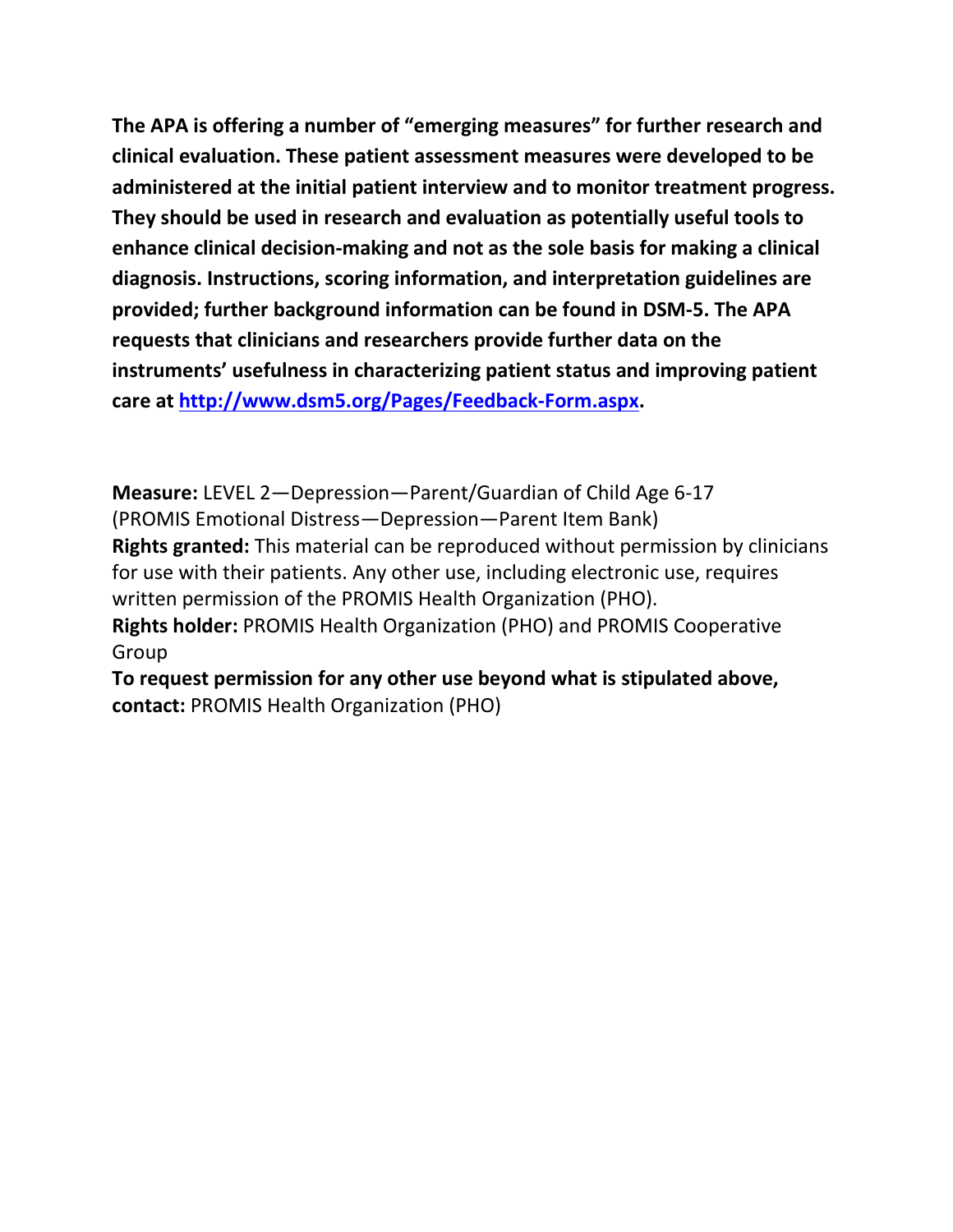## **LEVEL 2—Depression—Parent/Guardian of Child Age 6-17\***

\* PROMIS Emotional Distress—Depression—Parent Item Bank

| Date:<br>Sex:<br>$\sqcup$ Female<br>Age | <b>Child's Name:</b> |  | ' Male |  |
|-----------------------------------------|----------------------|--|--------|--|
|-----------------------------------------|----------------------|--|--------|--|

**What is your relationship with the child receiving care**?\_\_\_\_\_\_\_\_\_\_\_\_\_\_\_\_\_\_\_\_\_\_\_\_\_\_\_\_\_\_\_\_\_\_\_\_\_\_\_\_\_\_\_\_\_\_\_\_\_\_\_\_\_\_\_\_\_\_\_\_\_

**Instructions to parent/guardian:** On the DSM-5 Level 1 cross-cutting questionnaire that you just completed, you indicated that *during the past 2 weeks* your child receiving care has been bothered by "not finding interest or pleasure in doing things" and/or "seeming down, depressed, or hopeless" at a mild or greater level of severity. The questions below ask about these feelings in more detail and especially how often your child receiving care has been bothered by a list of symptoms **during the past 7 days. Please respond to each item by marking ( or x) one box per row.** 

|                                                                                      |                                                 |              |                               |                  |          |                                | <b>Clinician</b><br><b>Use</b> |
|--------------------------------------------------------------------------------------|-------------------------------------------------|--------------|-------------------------------|------------------|----------|--------------------------------|--------------------------------|
| In the past SEVEN (7) days, my child said he/she                                     |                                                 |              |                               |                  |          | <b>Item</b>                    |                                |
|                                                                                      |                                                 | <b>Never</b> | <b>Almost</b><br><b>Never</b> | <b>Sometimes</b> | Often    | <b>Almost</b><br><b>Always</b> | <b>Score</b>                   |
| 1.                                                                                   | Could not stop feeling sad.                     | $\Box$ 1     | $\Box$ 2                      | $\square$ 3      | $\Box$ 4 | $\square$ 5                    |                                |
| 2.                                                                                   | Felt alone.                                     | $\Box$ 1     | $\Box$ 2                      | $\square$ 3      | $\Box$ 4 | $\square$ 5                    |                                |
| 3.                                                                                   | Felt like he/she couldn't do anything<br>right. | $\Box$ 1     | $\square$ 2                   | $\Box$ 3         | $\Box$ 4 | $\square$ 5                    |                                |
| 4.                                                                                   | Felt lonely.                                    | $\Box$ 1     | $\square$ 2                   | $\square$ 3      | $\Box$ 4 | $\square$ 5                    |                                |
| 5.                                                                                   | Felt sad.                                       | $\Box$ 1     | $\Box$ 2                      | $\square$ 3      | $\Box$ 4 | $\square$ 5                    |                                |
| 6.                                                                                   | Felt unhappy.                                   | $\Box$ 1     | $\Box$ 2                      | $\square$ 3      | $\Box$ 4 | $\square$ 5                    |                                |
| 7.                                                                                   | Thought that his/her life was bad.              | $\Box$ 1     | $\Box$ 2                      | $\square$ 3      | $\Box$ 4 | $\Box$ 5                       |                                |
| 8.                                                                                   | Didn't care about anything.                     | $\Box$ 1     | $\square$ 2                   | $\square$ 3      | $\Box$ 4 | $\square$ 5                    |                                |
| 9.                                                                                   | Felt stressed.                                  | $\Box$ 1     | $\square$ 2                   | $\square$ 3      | $\Box$ 4 | $\square$ 5                    |                                |
| 10.                                                                                  | Felt too sad to eat.                            | $\Box$ 1     | $\Box$ 2                      | $\Box$ 3         | $\Box$ 4 | $\square$ 5                    |                                |
| 11.                                                                                  | Wanted to be by himself/herself.                | $\Box$ 1     | $\square$ 2                   | $\square$ 3      | $\Box$ 4 | $\Box$ 5                       |                                |
| <b>Total/Partial Raw Score:</b>                                                      |                                                 |              |                               |                  |          |                                |                                |
| <b>Prorated Total Raw Score:</b>                                                     |                                                 |              |                               |                  |          |                                |                                |
| T-Score:<br>©2008-2012 PROMIS Health Organization (PHO) and PROMIS Cooperative Group |                                                 |              |                               |                  |          |                                |                                |

*©2008-2012 PROMIS Health Organization (PHO) and PROMIS Cooperative Group. This material can be reproduced without permission by clinicians for use with their patients.*

*Any other use, including electronic use, requires written permission of the PHO.*